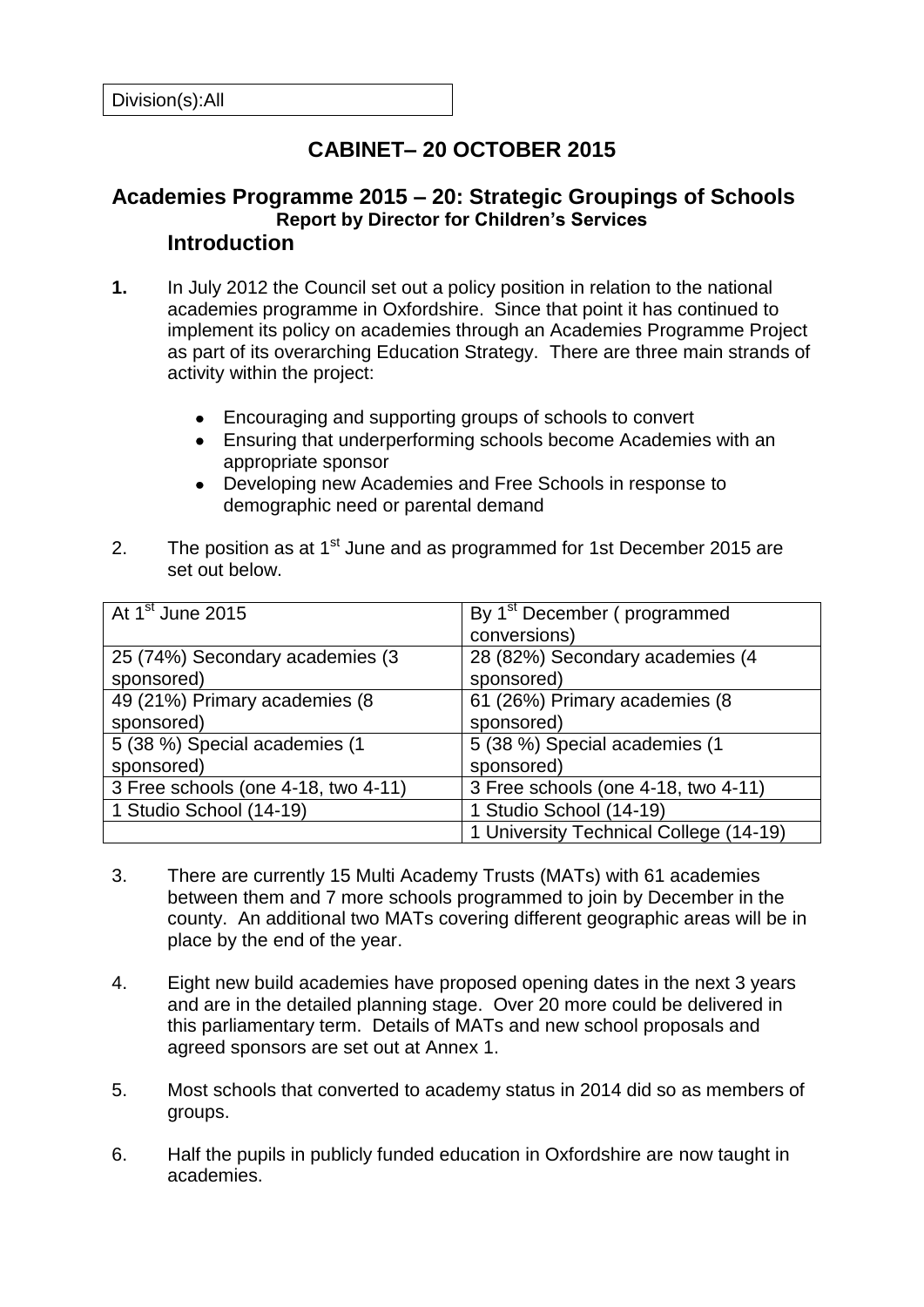- 7. There are marked differences in volume of academy conversions between locality areas.
- 8. The Council will always be consulted on any proposal from an external bidder to set up a new academy in Oxfordshire as the responsible body for strategic pupil place planning.
- 9. The Regional Schools Commissioner (RSC) was appointed in September 2014 and has decision making powers and responsibilities in respect of academies in the county. Positive working relations continue to be developed with officers with regard to the Oxfordshire Academies Programme.
- 10. Following the election of a new Government in May a new legislative programme has been set out. The Education and Adoption Bill 2015 sets out a continued commitment to the academies programme, further use of powers of compulsion to convert where schools are underperforming, delegation of school improvement powers to Regional Schools Commissioners and a commitment to provide 500 more Free Schools in this electoral term has been published. It is clear that the academies programme will continue and that more publicly maintained education places in Oxfordshire will be provided in this way.

## **Background**

- 11. The Council has already recognised that as provision in the publicly funded education sector becomes more diverse it offers a unique chance to improve outcomes and opportunities for all young people in Oxfordshire through a common vision and collaborative working practices. It is in a strong position from which to influence the future pattern of education provision in the county. Two key initiatives in this regard have already been subject to full consultation with stakeholders.
	- a) A new protocol for positive working practices between the Council and academies in the county has been agreed and is currently being disseminated.
	- b) A new Local Strategic Schools Partnership is being formed to involve all the different providers of education in the County in agreeing a common vision for education standards in the county and the combined operational means to deliver this.
- 12. The Council has strong relationships with existing schools and has been engaged in building up relationships with new providers in the county. There are a number of smaller schools in the county which may find it a challenge to engage in discussions about future academy status effectively and may feel isolated or threatened by potential new partners in provision. This has been highlighted in annual reports on the programme published in 2013 and 2014.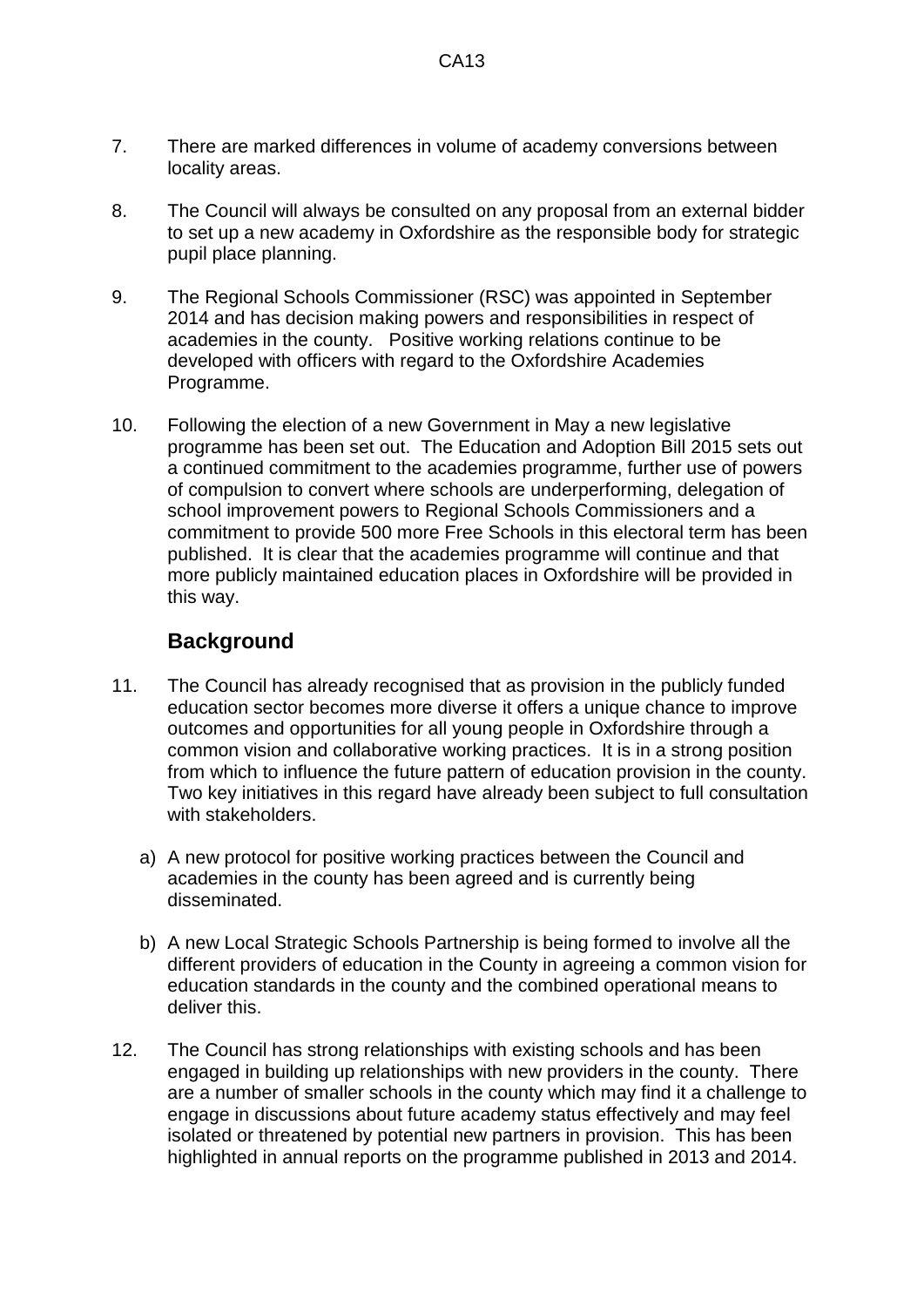13. The map below shows the distribution of academies in the county. Provision is concentrated in specific areas reflecting the trend of schools converting as groups of academies and the continued influence of geographical links and traditional partnerships. The new schools in Didcot, Banbury and Bicester will all be managed by new providers to Oxfordshire with excellent track records in education provision. One school is to be sponsored by a 'locally grown' trust. One other 'locally grown trust' is promoting a new Free School in its local area.

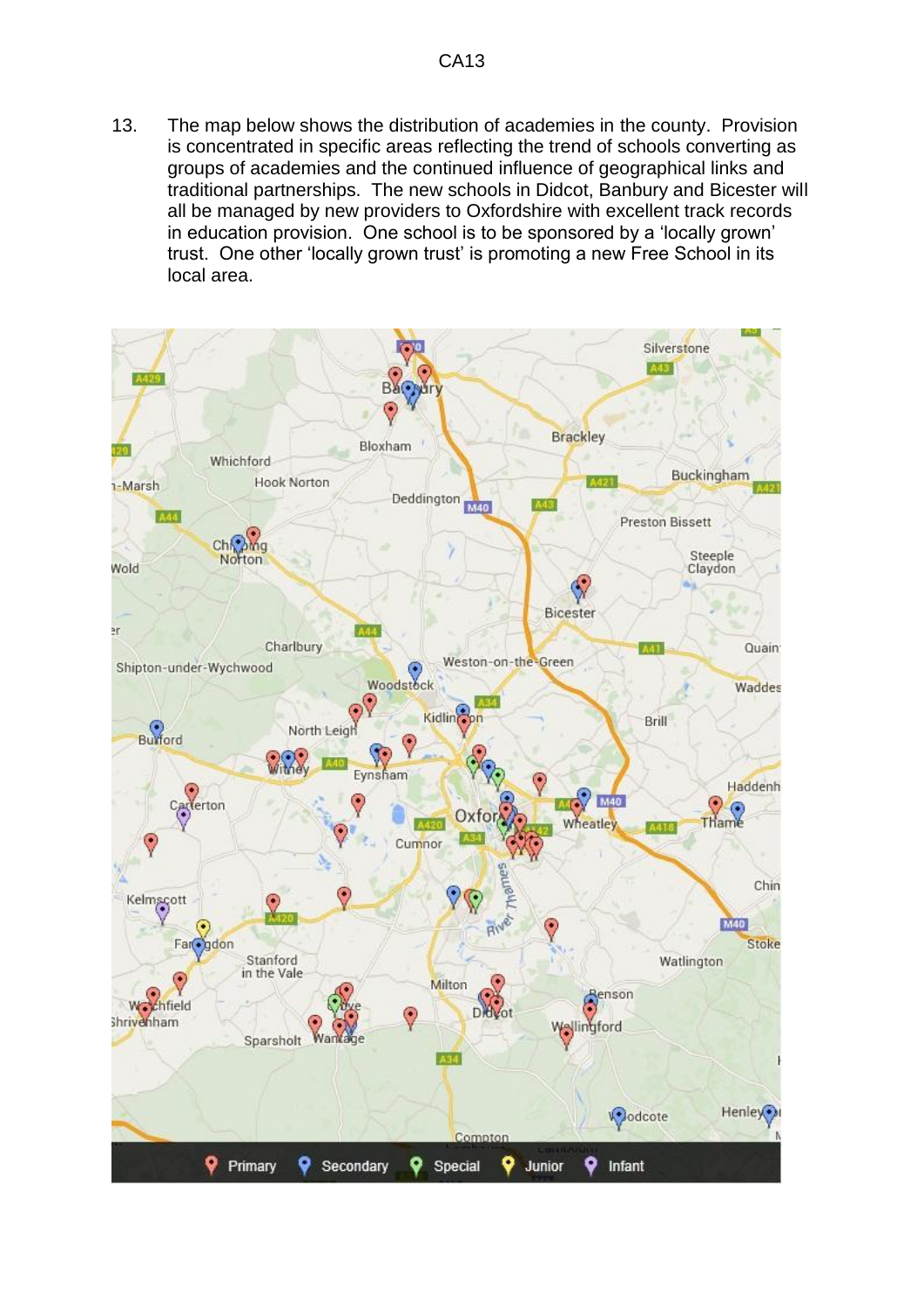- 14. Whilst the majority of secondary schools are now academies the majority of primary and special schools are not.
- 15. The new legislation proposes to widen the powers of the Secretary of State to compel schools of concern to convert to academy status and to shorten the time in which that must be achieved. It is inevitable that more Oxfordshire schools will be considered for conversion under this statute.
- 16. At present there is a good working relationship with DfE officials when looking for sponsorship solutions. It is also likely that more Free School bids will be made in the county. For example, one bid has recently been approved to open a secondary Free School in Oxford in 2017.
- 17. There are now examples of differing academy group solutions across the county and a local and national message that schools, particularly primary schools, should convert to academy status as part of groups. To date the Council has offered support with the conversion process and, for schools requiring sponsorship solutions, advice in choosing a sponsor. It has not sought to influence the decisions taken by individual governing bodies but preferred to see suitable group solutions 'emerge'.
- 18. It is anticipated that a drive to increase the number of schools converting to academy status will result from the enactment of the Education and Adoption Bill. There are now MATs with good track records in education provision operative in the county.
- 19. The number of local academies gaining approved sponsor status is low but slowly increasing and further academies would meet current criteria were they to apply.
- 20. The Council has a respected position with the RSC, who will be responsible to the Secretary of State for the implementation of this policy in the County, and excellent local knowledge to offer in identifying sustainable solutions.

#### **Strategic implications for Academies Programme in Oxfordshire**

- 21. To build on the above position for the benefit of pupils in Oxfordshire it is proposed that a more assertive policy be adopted in identifying appropriate sponsors for schools likely to face compulsory conversion to academy status.
- 22. To promote appropriate groupings to form new and to build on successful existing Multi Academy Trusts based in the county.
- 23. To further develop and promote the collaborative company model, both to incorporate more schools in these but also to extend the scope of their pooling of resources (including staff) and responsibility. These companies offer a wider opportunity for schools as a potential 'stepping stone' to MATs or an alternative model of working in groups, save for where schools become eligible for compulsory conversion. They represent a potential mechanism for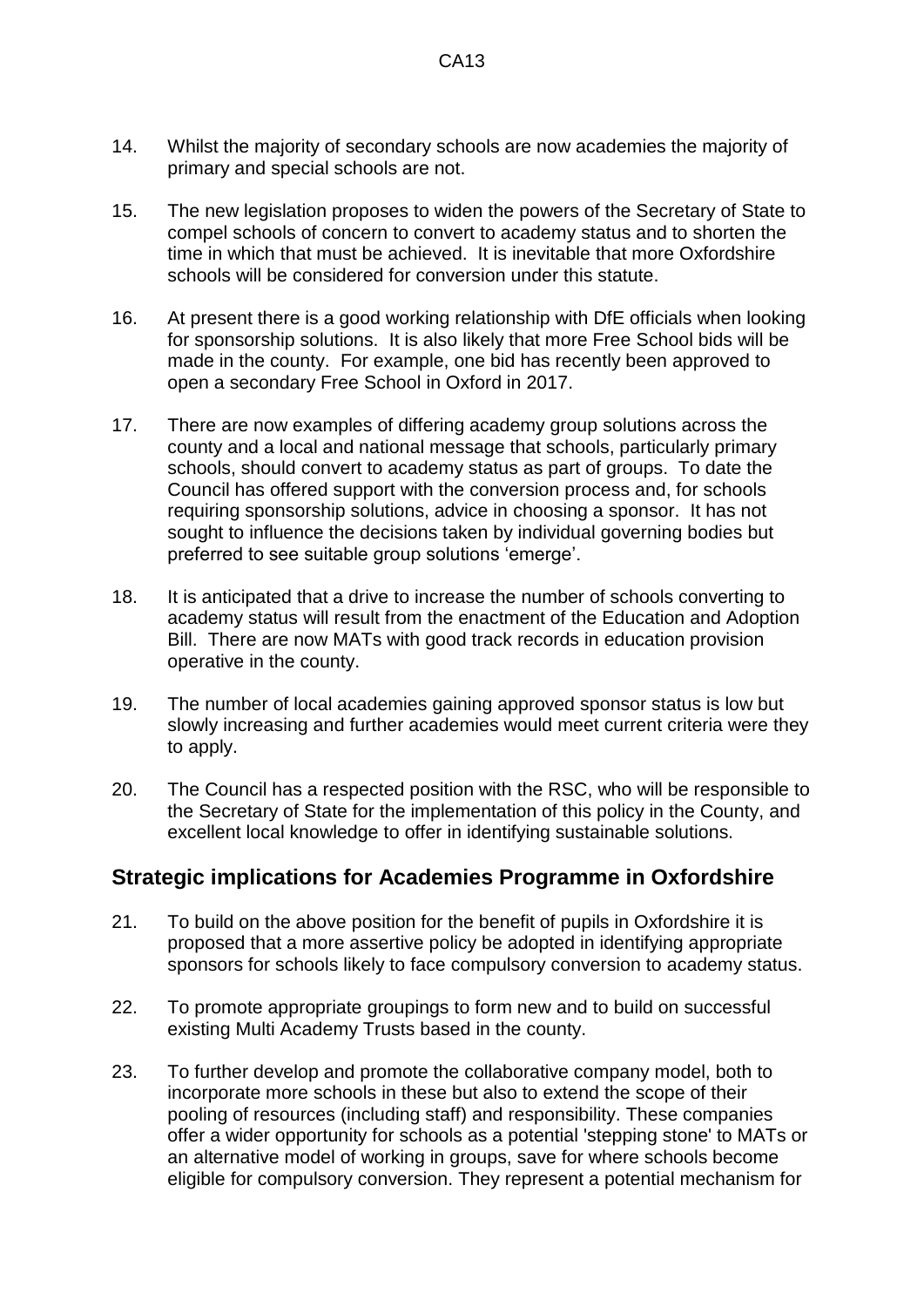providing Church of England Aided schools with an alternative to the very limited options currently permissible by their Board of Education. A guide for schools considering this option is reproduced as Annex 2.

- 24. Principles to be observed in developing the new approach at paragraphs 21 23 above include the following.
	- a) No school 'left behind' by virtue of ethos or size.
	- b) Consideration of geographical proximity of schools.
	- c) Recognition of active formal partnership links.
	- d) Robust consideration of potential of Multi Academy Trusts to promote good and better standards of education and effective working with the Council in carrying out its statutory duties such as place planning.
	- e) Recognition that a strategic plan for school groupings is required to maintain standards and accountability amongst education providers in the county.
	- f) Recognition that too many different trust arrangements will potentially dilute the local effectiveness of schools and adversely affect the Council in fulfilling its statutory duties, for example, to provide sufficient good quality pupil places.
	- g) Seek dialogue about expansion opportunities in the county sought by trusts located in the county.
	- h) Engage with academies in all phases that meet the criteria to be approved as a sponsor with a view to encouraging them to seek such status and offer local solutions in education provision.
	- i) Work with RSC to hold non performing trusts to account.
	- j) Work with RSC to promote expansion of good performing trusts in county.
	- k) Free School bids from suitable approved sponsors to be encouraged in areas where no basic need solutions are available from current resources and to promote diversity of choice for parents throughout the county.
	- l) Recognition of the formal position of the three Dioceses represented in Oxfordshire schools regarding consent for those schools to convert to academy status.
	- m) Engagement at county level about appropriate academy solutions for C of E schools with ODST. (Schools are currently advised to pursue individual solutions direct with the Oxford Diocesan Board of Education).
- 25. The above approach to be shared with the RSC with a view to agreeing a joint approach 'in principle' to identifying academy solutions in the county.

## **Financial and Staff Implications**

- 26. For new schools sought by the Council to meet basic need there is an estimated cost of £200 - £250k cost per primary school or special school for pre-opening costs and to meet diseconomies of scale anticipated in the period from school opening until classes are open to cover the whole age range of the school. This rises to £400k for a secondary school.
- 27. The indicative Portfolio Growth Fund set aside by Schools Forum to meet these costs will need to be closely monitored in relation to additional Free Schools should they be approved to meet Basic Need requirements.